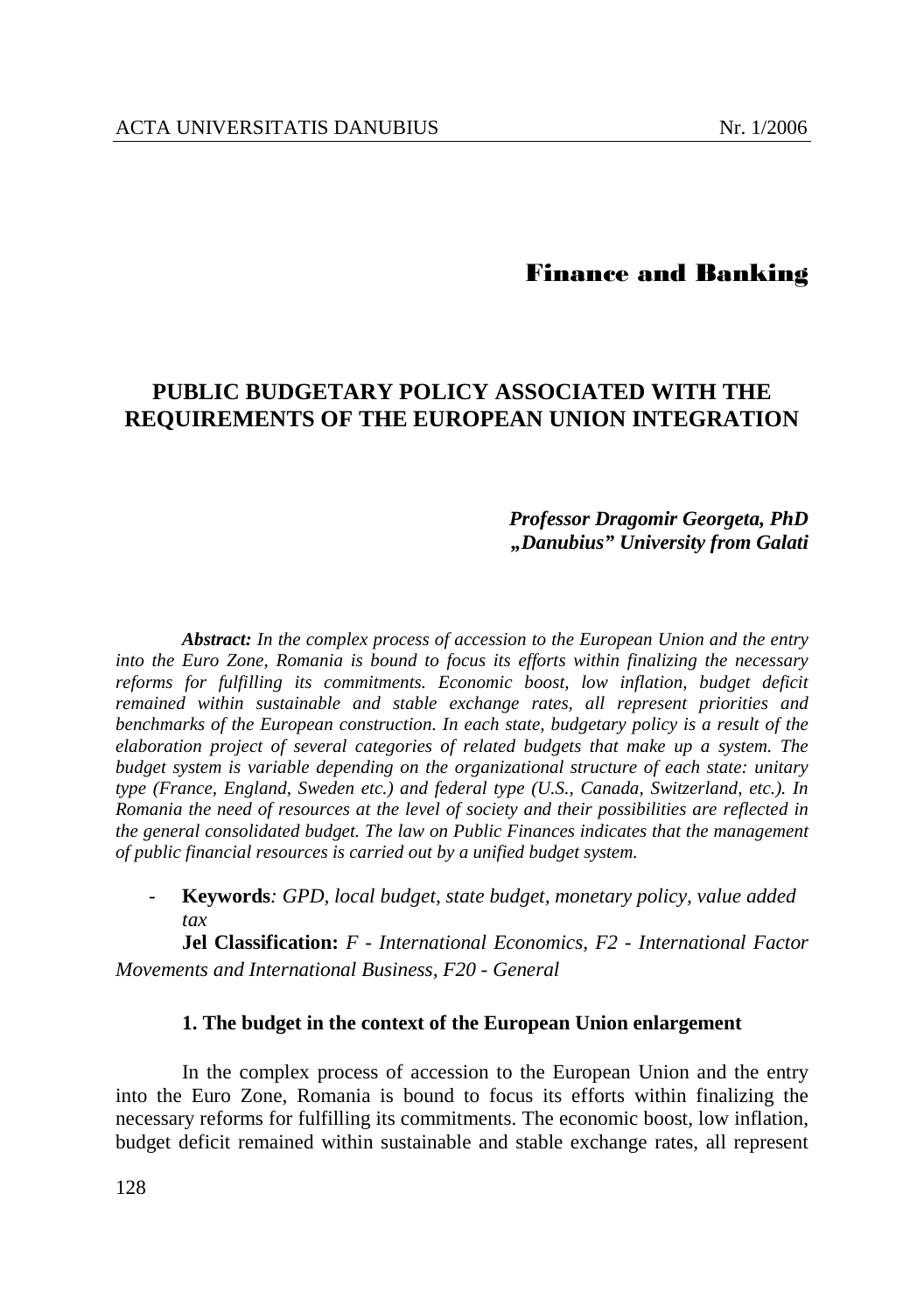priorities and benchmarks of the European construction. In each state, budgetary policy is a result of the elaboration project of several categories of related budgets that make up a system.

The budget system is variable depending on the organizational structure of each state: unitary type (France, England, Sweden etc.) and federal type (U.S., Canada, Switzerland, etc.). In Romania the need of resources at the level of society and their possibilities are reflected in the general consolidated budget. The law on Public Finances<sup>1</sup> indicates that the management of public financial resources is carried out by a unified budget system that includes:

- The state budget
- The social security budget
- The local budgets
- The budgets of special funds
- The state treasury

l

- The budgets of other institutions

The general consolidated budget reflects the financial public flows of forming the fiscal and non-fiscal tax revenues and their distribution to destinations in accordance to the social need. The role of the budget is considered an instrument by which it is achieved the granting and the redistribution of resources and it also presents utility in the regulation of economic and social activity.

The state budget in the finance science can be addressed legally and economically. Under its legal appearance the budget is an act that is stipulated and approved the annual revenues and expenditures of the state. State budget provides for and authorizes, from the legislative point of view, the expenditures and state resources, being compulsory and submitted to the Parliament approval. It represents an act of foreseeing the public resources and its use; it is elaborated for a period of one year. The law of the state budget is influenced by political economic and social concepts, specific to each period.

Economic approach concerns the macroeconomic correlation and in particular the connexion between the level and the evolution of the gross domestic product. A certain level of GDP and the extent to which it is assigned to the gross capital formation and consumption, it determines the level of budget indicators and it represents the basis for favourable development of resources in the future.

<sup>&</sup>lt;sup>1</sup> The Public Finance Law no. 500 of 11 July 2002 with subsequent amendments, published in the "Monitor Oficial no. 597 of 13 August 2002"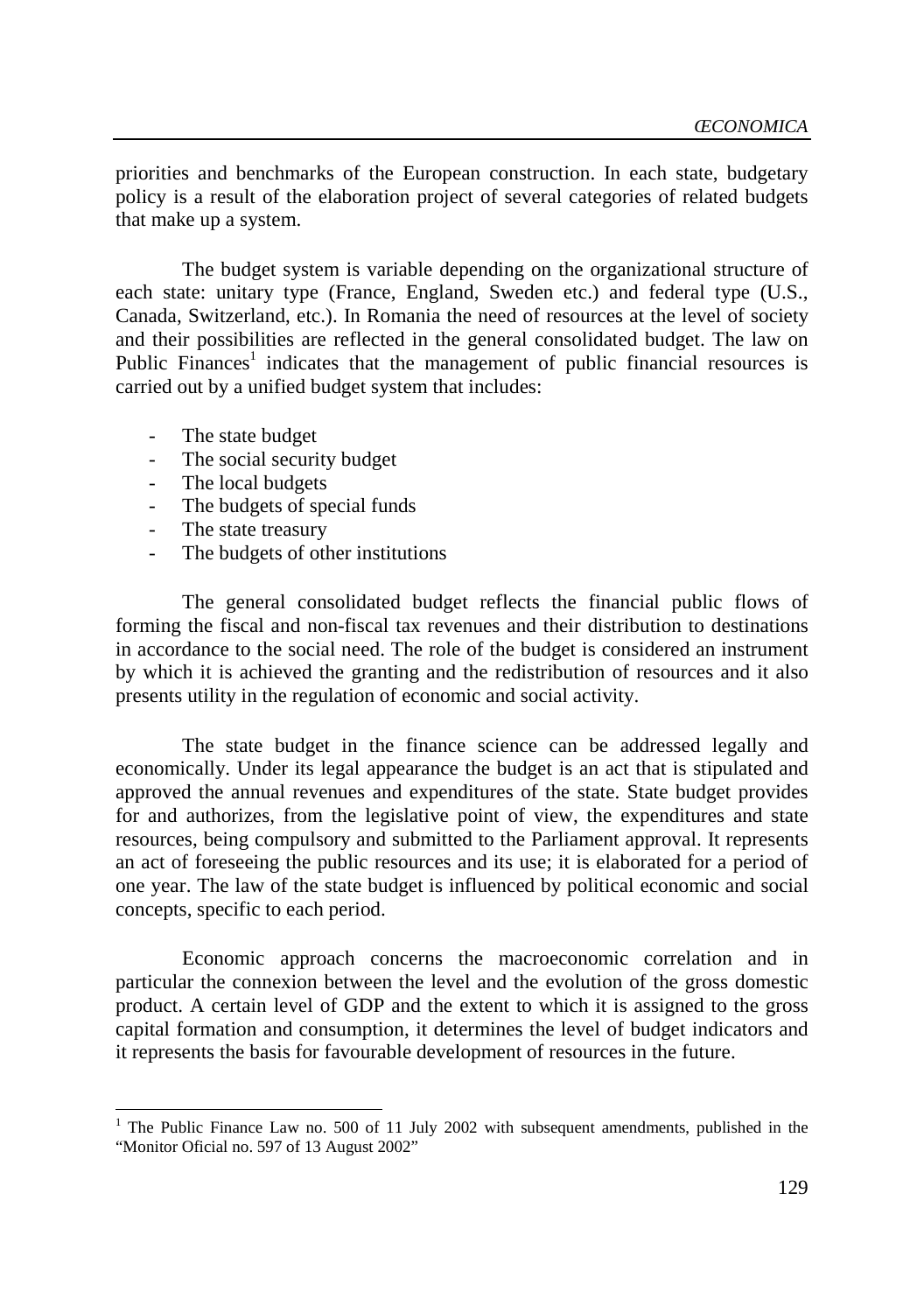State budget expresses economic relations in cash which rises in the process of the distribution of the gross domestic product, according to the objectives of social, economic and financial policy of each period. These relationships have double meaning: on the one hand, the relationship that mobilizes resources and money, and on the other hand the relationships of distributing these resources.

The relations of resources mobilization are distribution relations of GDP in favour of the state through taxes, fees and contributions, the levies from incomes and transfers attracting the temporary free availability by the intern state loans. It also creates the relations state with foreign countries materialized in external financing.

The budgetary construction on medium term is projected in close connection with the combination of overall macroeconomic policy, that is the monetary policy and the revenue for:

- continuation of the disinflation process and its supplementary reducing;
- maintaining the current account deficit to sustainable limits;
- strengthening the budgetary revenue to cope with expenditures' commitments, that Romania will face in the coming years;
- preparing to insure the necessary conditions to the absorption capacity of structural instruments (structural and cohesion funds) since 2007.

The public policies integrated into a coherent and predictable multiannual scope will take into account the effectiveness of budgetary allocations, which will focus on:

- financing converged policies with those promoted by the European Union infrastructure, research - development, environment and rural development;
- financing of some public policies of structural adjustment transport, agriculture industry – for increasing the competitiveness of Romanian economy performance;
- continuing and consolidating the human capital policies education, health which will provide premises for achieving sustainable savings in labour domain.

In the domain of public investment it will be stressed upon:

- the development and modernization of transport infrastructure;
- environmental protection by developing the infrastructure in this sector, the investments focus on works of waste water treatment, organic waste storage of waste;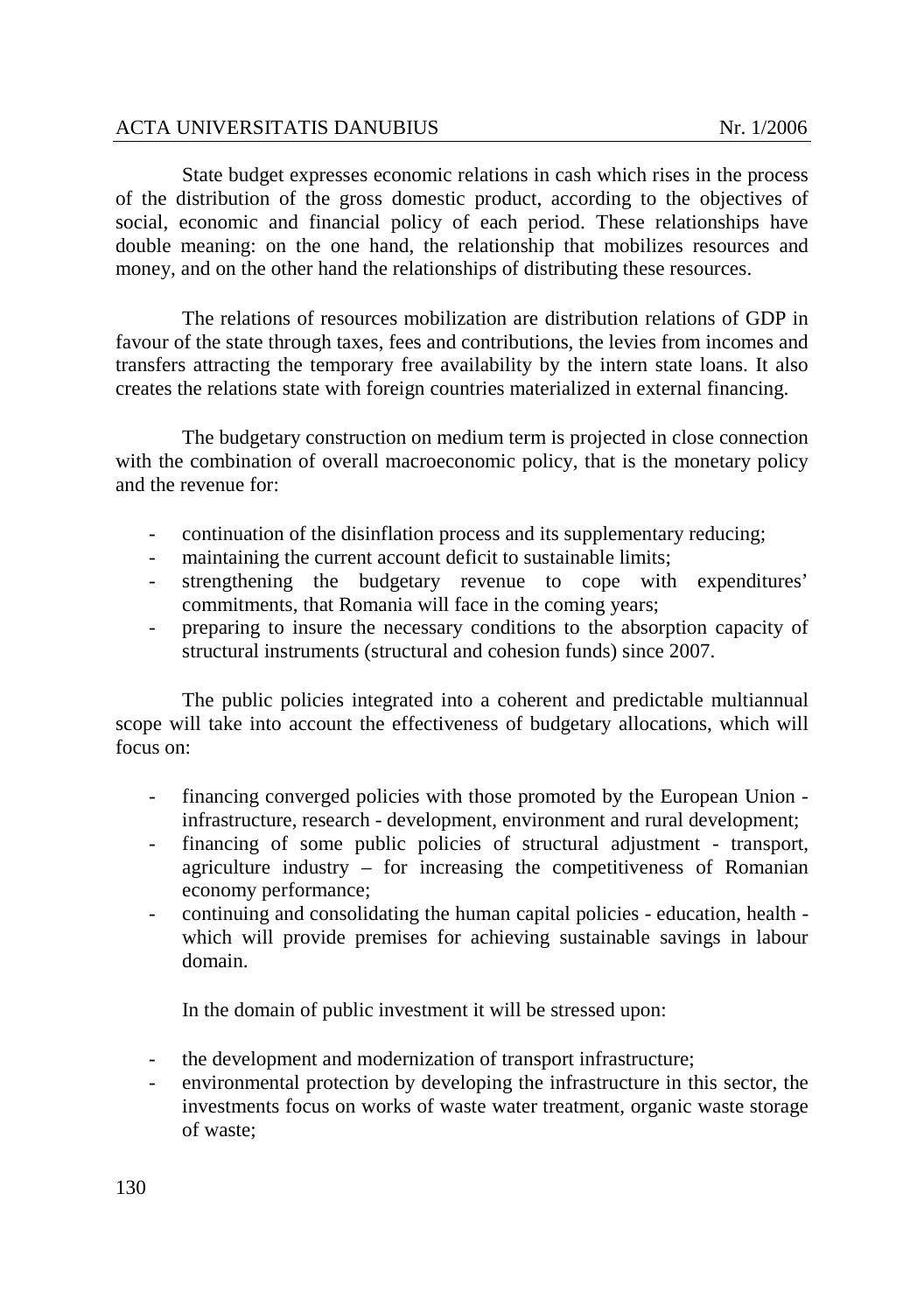- developing drinking water programs and achieving programs against flooding;
- the investment in agriculture consisting of continuing the works on irrigation systems and improving the soil;
- programs of rehabilitation and consolidation schools and hospitals.

As an official document, the state budget outlines the approved level of expenditures that will make in the near future also the size and revenues that can be to the state.

### 2. **The evolution of budget's revenues and expenditures in Romania**

The revenues of the state budget for 2004 are of 288279.8 billion lei, while those in 2005 are of 357366.6 billion as follows:

|                                             |             | <b>Billion lei ROL</b> |
|---------------------------------------------|-------------|------------------------|
|                                             | 2004        | 2005                   |
| <b>Income – TOTAL</b>                       | 288.279,8   | 357.366,6              |
| Out of which:                               |             | 356.158,6              |
| Current income                              | 287.856,8   |                        |
| Of which                                    |             |                        |
| a) fiscal income s                          | 269.306,8   | 336.119,6              |
| - direct taxes                              | 58.417,0    | 75.238,1               |
| Of which:                                   |             |                        |
| Tax on profit                               | 49.210,0    | 60.710,0               |
| Taxes on wages and income                   | 64.921,0    | 76.887,0               |
| Quota and deducted amounts on income        | $-62.424,0$ | $-69.718,9$            |
| tax for local budgets (they are subtracted) |             |                        |
| other direct taxes                          | 5.810,0     | 6.540,0                |
| Contributions                               | 900,0       | 820,0                  |
| Indirect taxes                              | 210.889,8   | 260.881,5              |
| Of which:                                   |             |                        |
| Value added tax                             | 110.150,8   | 126.692,5              |
| Levied Value added tax                      | 156.189,0   | 186.094,0              |
| Deducted amounts from value added tax       | $-46.038,2$ | $-59.401,5$            |
| for local budgets (they are subtracted)     |             |                        |
| Excise                                      | 68.915,0    | 97.733,0               |
| <b>Custom</b> duties                        | 13.824,0    | 16.752,0               |
| Other indirect taxes                        | 18.000,0    | 19.704,0               |
| b) Non-fiscal revenue                       | 18.550,0    | 20.039,0               |
| Income from capital                         | 350,0       | 1.133,0                |
| Recovers from repayment of granted          | 73,0        | 75,0                   |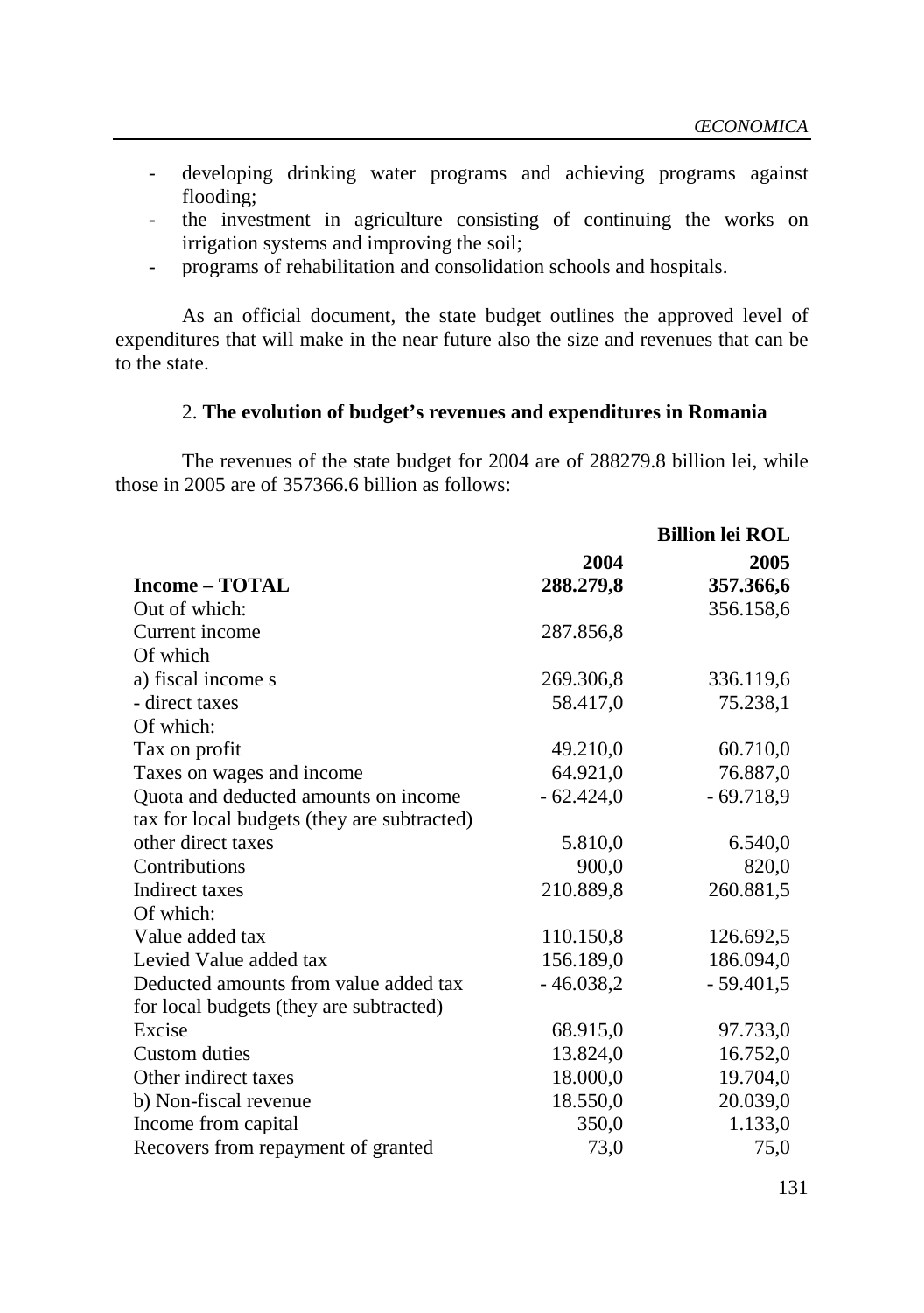### loans

The expenditure of the state budget for 2004 is 351291.8 billion in economic structure and in 2005 is 387955.2 billion, as follows:

|                                        |           | <b>Billion lei ROL</b> |
|----------------------------------------|-----------|------------------------|
|                                        | 2004      | 2005                   |
| <b>Expenditures – TOTAL</b>            | 351.291,8 | 387.955,2              |
| Out of which:                          |           |                        |
| Current expenditures                   | 284.128,2 | 322.530,9              |
| Of which                               |           |                        |
| a) personnel expenditures              | 54.204,6  | 61.710,1               |
| b) material expenditures and services  | 40.484,2  | 46.314,3               |
| c) subsidies                           | 24.680,9  | 26.903,4               |
| d) bonus                               | 1.760,0   | 1.800,0                |
| e) transfers                           | 121.732,6 | 150.731,5              |
| f) interest related to public debt and | 40.814,8  | 34.801,7               |
| other expenditures                     |           |                        |
| g) reserves                            | 451,1     | 269,9                  |
| 2. Capital expenditures                | 29.235,2  | 28.837,7               |
| 3. Granted loans                       | 207,7     | 129,2                  |
| 4. Credit repayment, interest payment  | 37.720,7  | 36.457,4               |
| and credit commission                  |           |                        |
| Of which                               |           |                        |
| a) Repayments of external credits and  | 37.400,2  | 36.135,5               |
| interest payments and commissions to   |           |                        |
| external credits                       |           |                        |
| - repayments of external credits       | 26.092,6  | 24.066,6               |
| - payments of interest and commission  | 11.307,6  | 12.068,9               |
| b) Repayments of internal credits and  | 320,5     | 321,9                  |
| interest payments and commissions      |           |                        |
| - repayments of internal credits       | 101,7     | 101,7                  |
| - payments of interest and commission  |           |                        |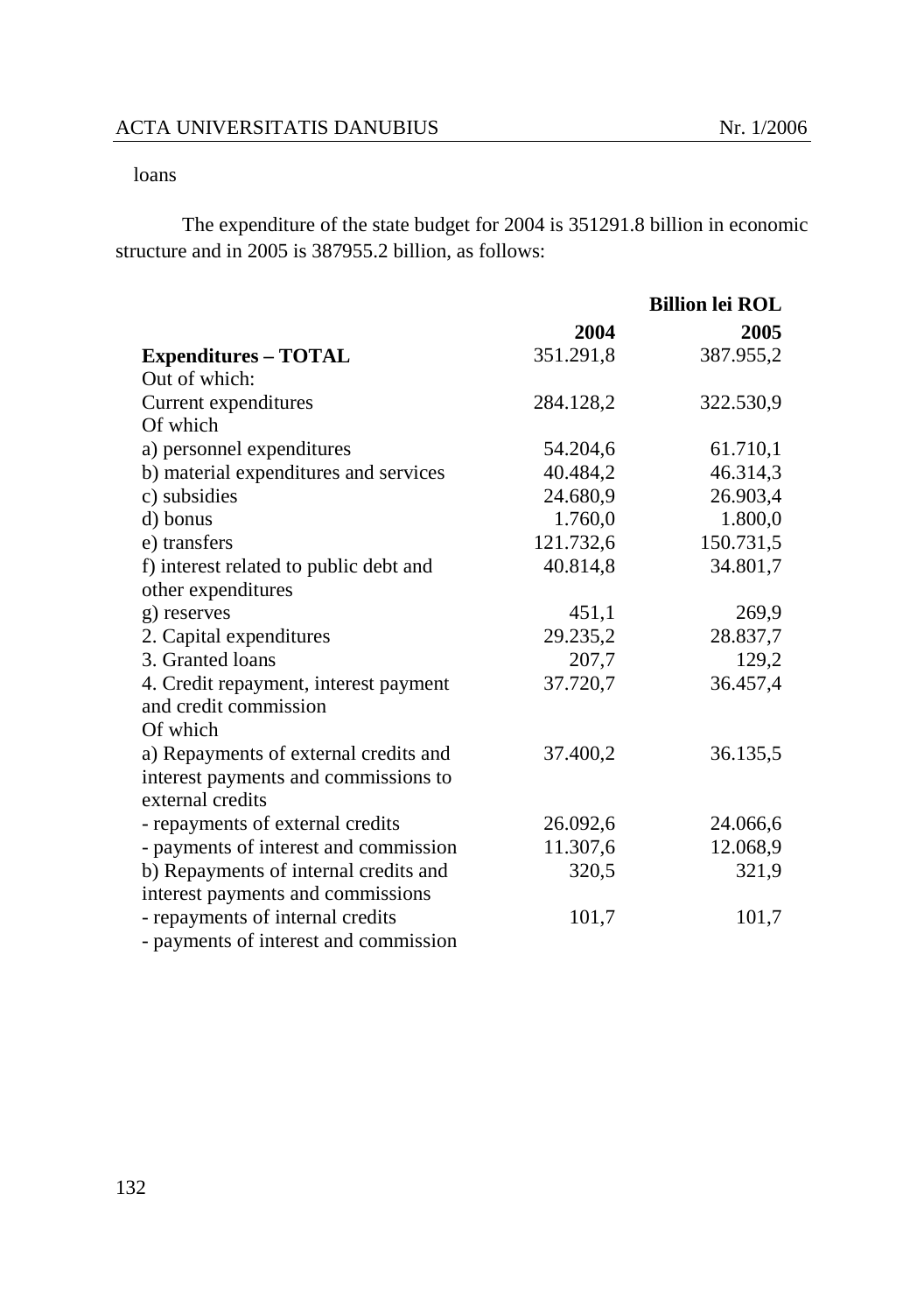

# **Total expenditures – Billions ROL**

**Current Expenditures- Billions ROL** 

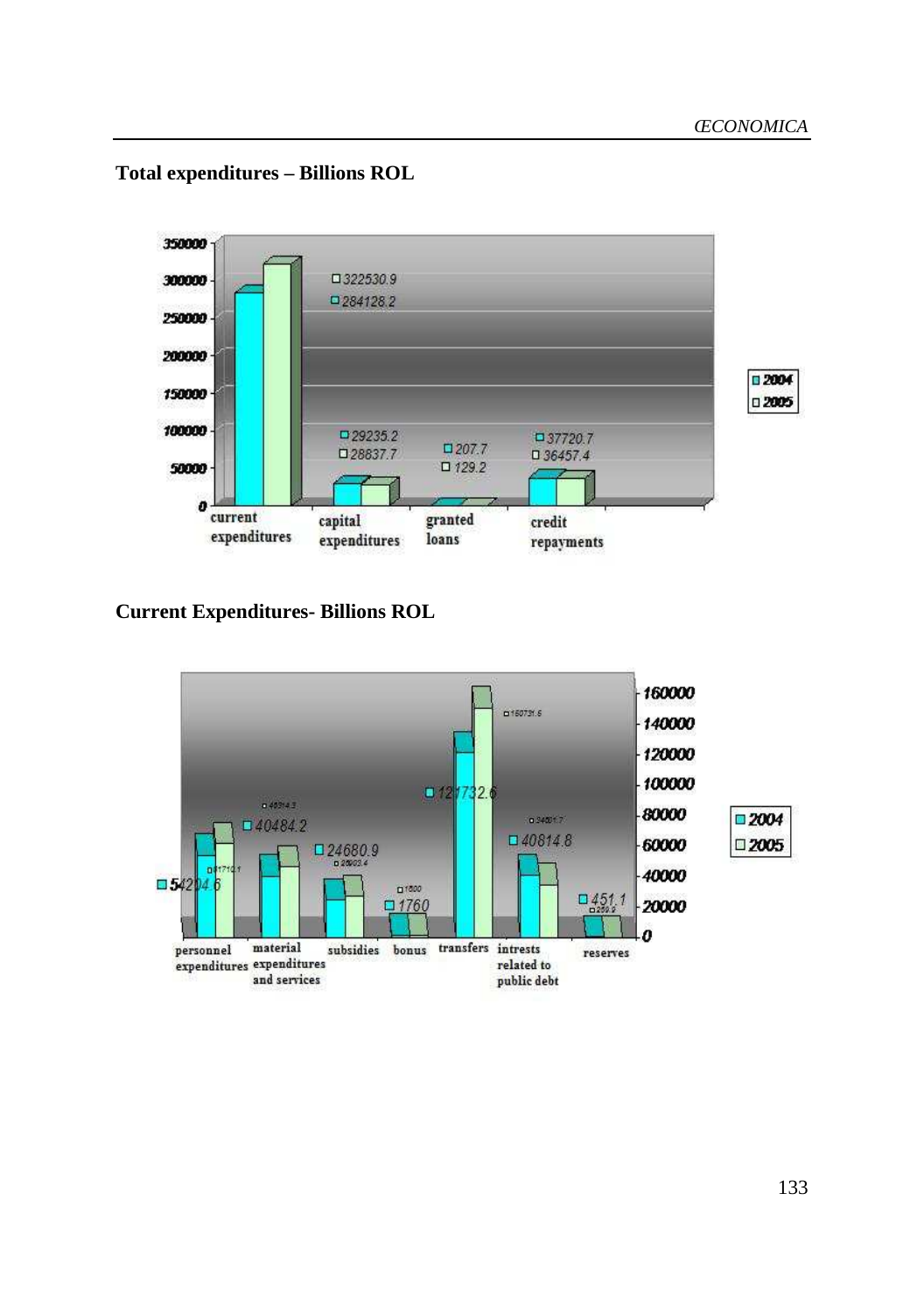### **3. The analysis of budgetary expenditures**

A. The value of total expenditures at each of the two years*<sup>1</sup>* 

|                       | 2004      | 2005      |
|-----------------------|-----------|-----------|
| Current expenditures  | 284.128,2 | 322.530,9 |
| Capital expenditures  | 29.235,2  | 28.837,7  |
| Granted loans         | 207,7     | 129,2     |
| Credit repayments,    |           |           |
| interest payments and |           |           |
| commissions on credit | 37.720,7  | 36.457,4  |
| <b>Total value on</b> | 351.291,8 | 387.955,2 |
| expenditures          |           |           |

A1*. The value of current expenditures at each of the two years:* 

|                                                           | 2004          | 2005      |
|-----------------------------------------------------------|---------------|-----------|
| Personnel expenditures                                    | $= 54.204, 6$ | 61.710,1  |
| Material expenditures and services                        | $= 40.484,2$  | 46.314,3  |
| <b>Subsidies</b>                                          | $= 24.680,9$  | 26.903,4  |
| <b>Bonus</b>                                              | $= 1.760,0$   | 1.800,0   |
| <b>Transfers</b>                                          | $= 121.732,6$ | 150.731,5 |
| Interest related to public debt and other<br>expenditures | $= 40.814,8$  | 34,801,7  |
| Reserves                                                  | $= 451,1$     | 269,9     |
| The value of current expenditures                         | 284.128,2     | 322.530,9 |

B. *The share of each item of expenditure under the structure of the section A*  in total expenditures in each of the 2 years<sup>2</sup>.

The analysis of expenditure can be made on the basis of their structure on various categories of expenditure, being established the specific share and the

#### **Billions Lei ROL** –

<sup>&</sup>lt;sup>1</sup> It is determined by summing the current expenditures, granted loans and loan repayments.

 $2^2$  The share of each item of expenditure under the structure of the section A in total expenditures at each of the 2 years are calculated on the basis: share  $=$  (current expenditures / total expenditures)  $*$  100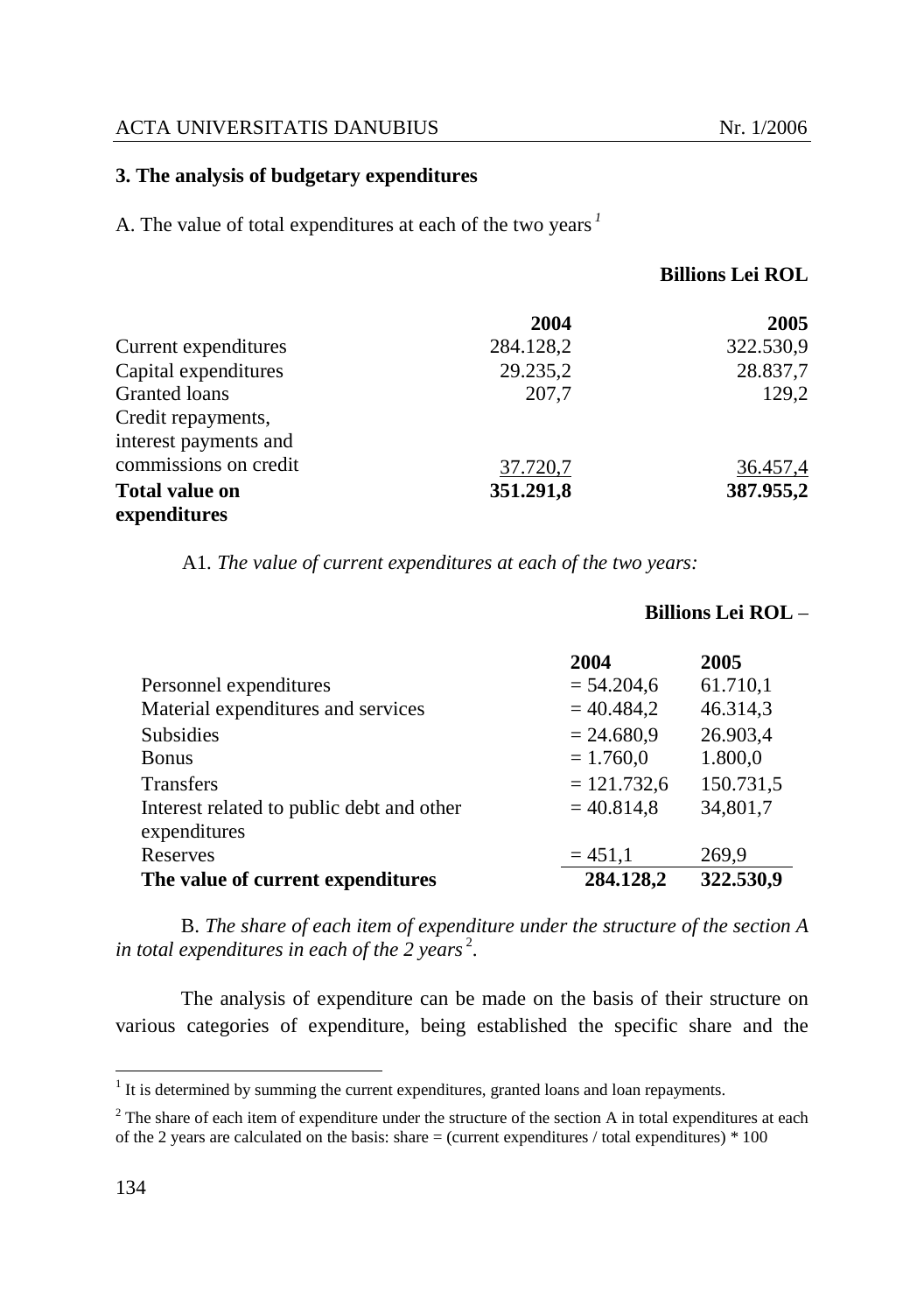weight of each category of expenditure in total. With the help of shares it will be established the proportion in which the state resources were targeted at specific objectives, changing in dynamics the budgetary options, comparisons between countries with different levels of development.

## **Billion lei ROL**

|                                                 | 2004              | 2005   |
|-------------------------------------------------|-------------------|--------|
| The share of current expenditure in $= 80.88\%$ |                   | 83.14% |
| total expenditures                              |                   |        |
| The share of granted loans in total $= 8.32\%$  |                   | 7.43%  |
| expenditures                                    |                   |        |
| The share of capital expenditure in $= 0.06\%$  |                   | 0.03%  |
| total expenditures                              |                   |        |
| The share of credit repayments,                 |                   |        |
| interest payments                               |                   |        |
| and commissions on credit to total              | $= 10.73\%$ 9.40% |        |
| expenditures                                    |                   |        |
|                                                 |                   |        |



*B1- The share of each item of expenditures under the structure of section A1 in current expenditures at each of the 2 year.*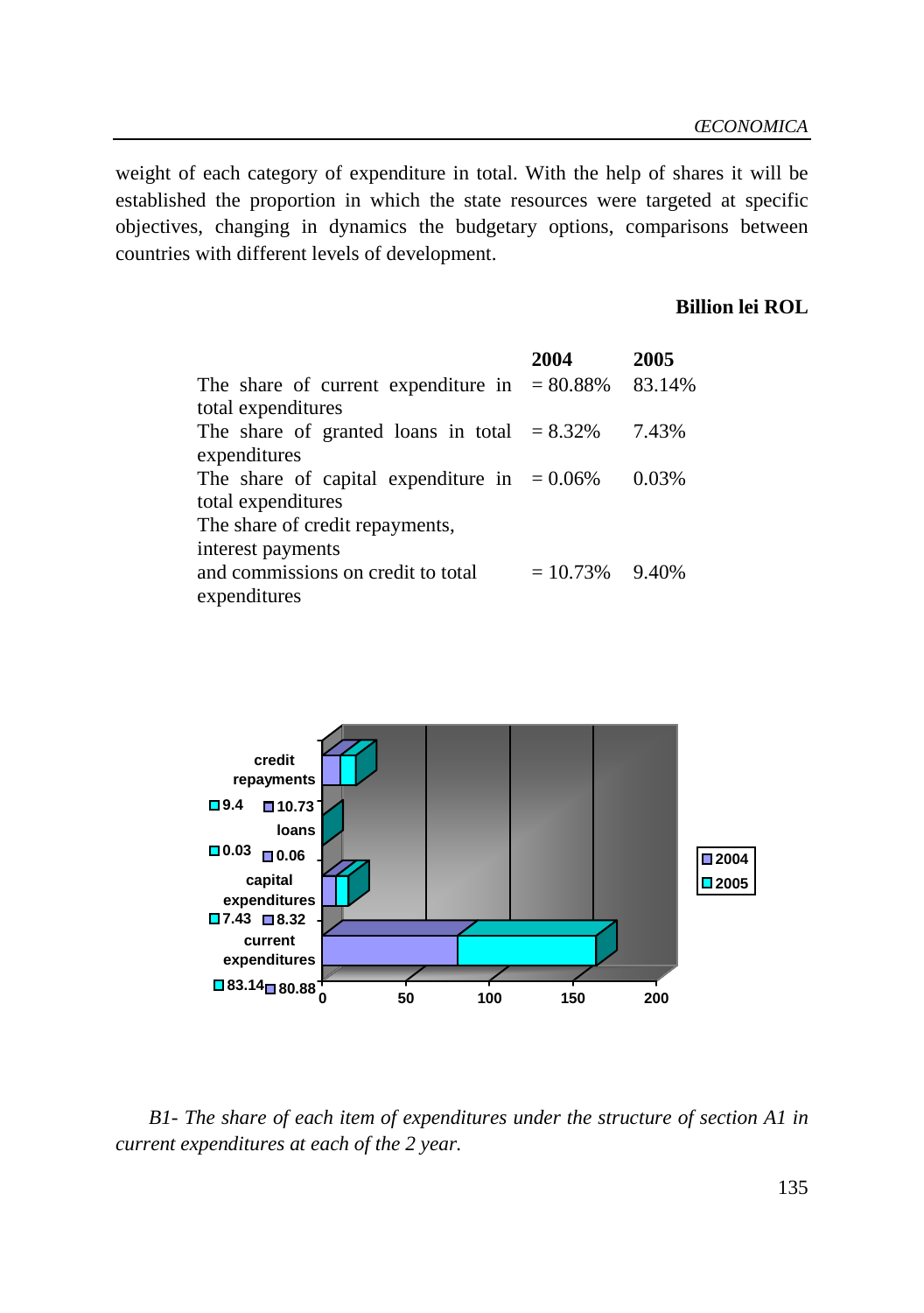# **Billion lei ROL**

|                                                   | 2004       | 2005     |
|---------------------------------------------------|------------|----------|
| The share of personnel expenditures in $=19,08\%$ |            | 19,13 %  |
| current expenditures                              |            |          |
| The share of material expenditures and $=14,25\%$ |            | 14,36 %  |
| services                                          |            |          |
| The share of expenditures for subsidies           | $= 8.69 %$ | 8,34 %   |
| in current expenditures                           |            |          |
| The share of expenditures for bonus in            | $=0.62\%$  | 0,56%    |
| current expenditures                              |            |          |
| The share of transfers in current                 | $=42,84%$  | 46,73 %  |
| expenditures                                      |            |          |
| The share of interest related to public           | $=14,36%$  | 10,79 %  |
| debt in current expenditures                      |            |          |
| The share of reserves in current                  | $=0.16%$   | $0.08\%$ |
| expenditures                                      |            |          |



136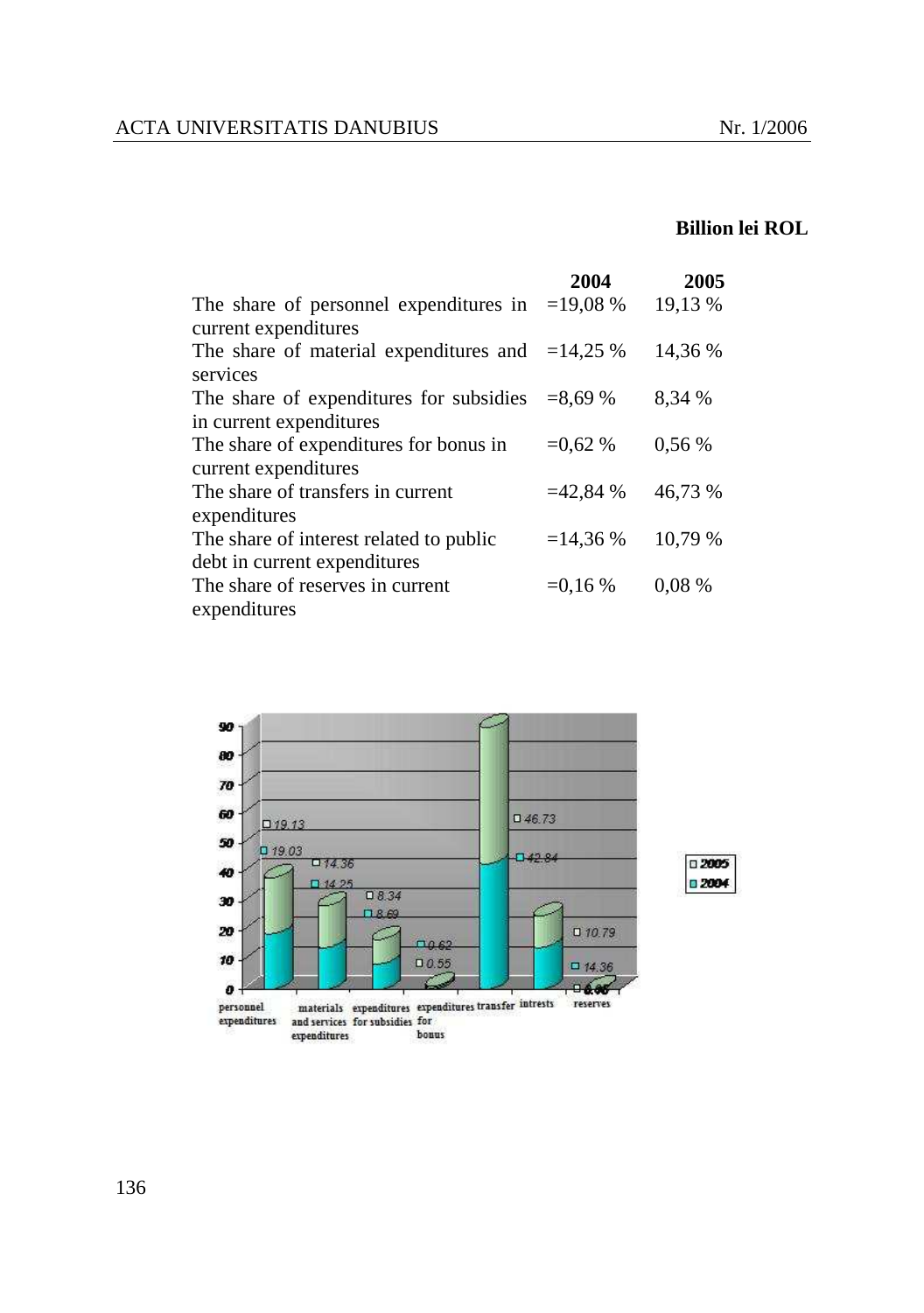*C. Nominal increase in absolute a values<sup>1</sup>* :

| Total expenditures                                                                  | $=$ 387.955,2 - 351.291,8                                                   | $= 36.663,4$                            |
|-------------------------------------------------------------------------------------|-----------------------------------------------------------------------------|-----------------------------------------|
| Current expenditures<br>Capital expenditures<br>Granted loans<br>Credit repayments, | $=$ 322.530,9 $-$ 284.128,2<br>$= 28.837,7 - 29.235,2$<br>$=$ 129,2 - 207,7 | $= 38.402,7$<br>$= -397,5$<br>$= -78.5$ |
| interest payments and<br>commissions on credit in<br>total expenditures             | $=$ 36.457,4 $-$ 37.720,7                                                   | $= -1.263,3$                            |

*C1- Nominal increase (year 2005 values minus year 2004 values) in a absolute values:* 

|                                 | $=61.710,1-54.204,6$    | $=7.505,5$           |
|---------------------------------|-------------------------|----------------------|
| and                             |                         | $= 5.830,1$          |
|                                 |                         |                      |
|                                 | $=26.903,4-24.680,9$    | $=222.5$             |
|                                 | $= 1.800, 0 - 1.760, 1$ | $= 39.9$             |
|                                 | $=150.731,5-121.732,6$  | $= 28.998.9$         |
| Interest related to public debt | $=34,801,7-40.814,8$    | $= -6.013,1$         |
|                                 |                         |                      |
|                                 | $=269.9-451.1$          | $= -181,2$           |
|                                 |                         | $=46.314,3-40.484,2$ |

*D. Nominal increase in a relative values<sup>2</sup> :* 

| Total expenditures   | $= (387.955.2 -$                   | $= 10,44\%$ |
|----------------------|------------------------------------|-------------|
|                      | 351.291,8)/351.291,8               |             |
| Current expenditures | $= (322.530.9 -$                   | $= 13,51\%$ |
|                      | 284.128,2)/284.128,2               |             |
| Capital expenditures | $=(28.837,7 - 29.235,2)/29.235,2)$ | $ -$        |
|                      |                                    | 1,35%       |

<sup>&</sup>lt;sup>1</sup> The Nominal increase in absolute value represents current expenditure base expenditure, expressed in current prices and it is calculated based on the relationship between : expenditures in 2005 (current year) minus the expenditures of 2004 (base year).

<sup>&</sup>lt;sup>2</sup> The nominal increase in relative value is calculated:  $(2005 \text{ values minus values } 2004)$  / values 2004)\*100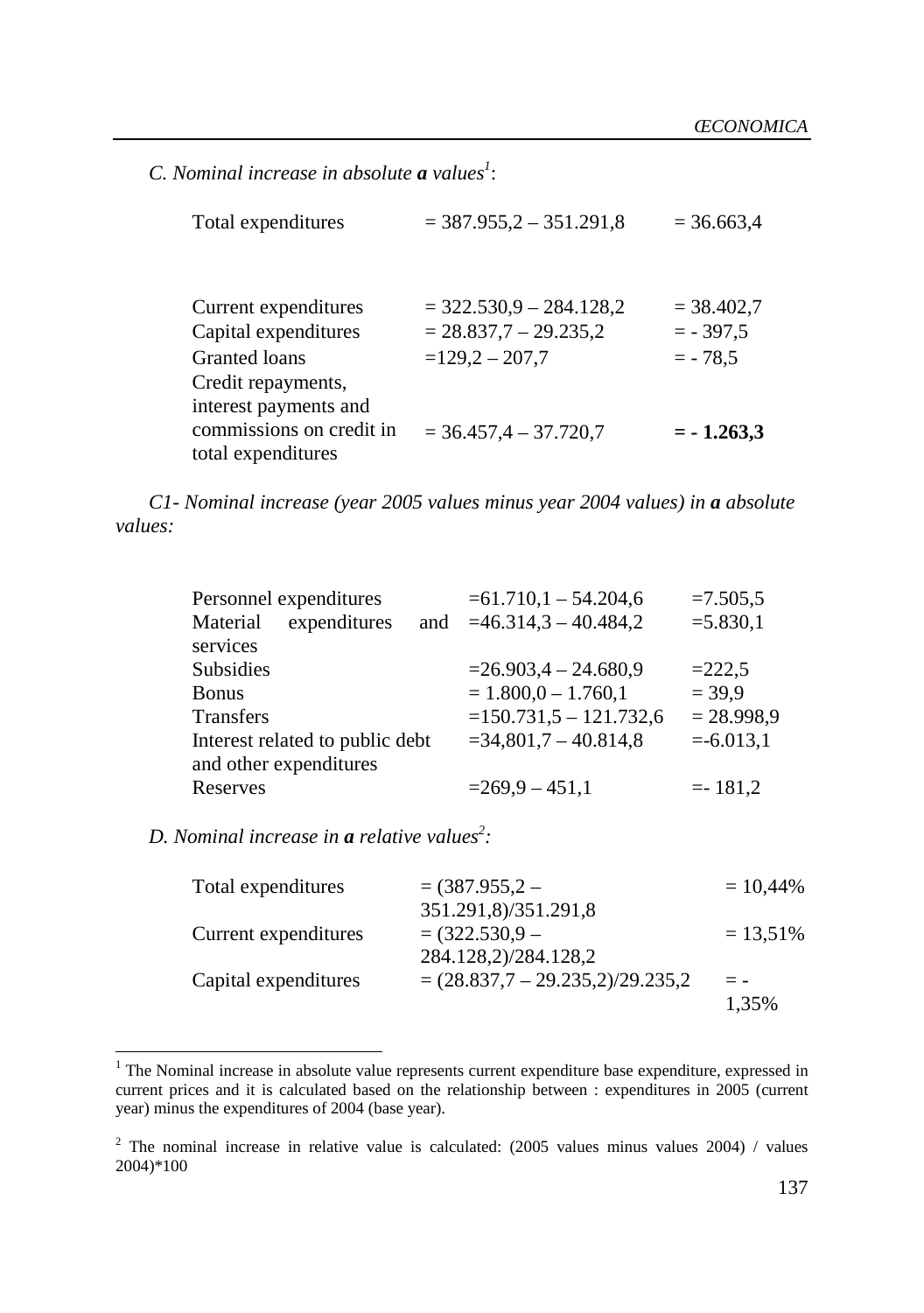| Granted loans            | $=(129.2-207.7)/207.7$                |        |
|--------------------------|---------------------------------------|--------|
|                          |                                       | 37.79% |
| Credit repayments,       | $= (36.457, 4 - 37.720, 7)/37.720, 7$ | $= -$  |
| interest payments and    |                                       | 3,35%  |
| commissions on credit in |                                       |        |
| total expenditures       |                                       |        |

*D1 Nominal increase in relative value (2005 values minus values 2004) / values 2004):* 

| Personnel expenditures     | $=(61.710, 1 - 54.204, 6)/54.204, 6)$ | $=13,85%$  |
|----------------------------|---------------------------------------|------------|
| Material<br>expenditures   | $=(46.314,3 - 40.484,2)/40.484,2)$    | $=14,40%$  |
| and services               |                                       |            |
| <b>Subsidies</b>           | $=(26.903,4 - 24.680,9)/24.680,9)$    | $= 0.90 %$ |
| <b>Bonus</b>               | $=(1.800, 0 - 1.760, 1)/1.760, 1)$    | $= 2,27%$  |
| <b>Transfers</b>           | $=(150.731,5-$                        | $= 23,82%$ |
|                            | 121.732,6)/121.732,6                  |            |
| Interest related to public | $=(34,801,7 - 40.814,8)/40.814,8$     | $=14,73%$  |
| debt and other             |                                       |            |
| expenditures               |                                       |            |
| Reserves                   | $=(269.9 - 451.10)/451.1$             | $=40,17%$  |

E. *The share of each item of expenditure under the structure of section Ain internal gross product*<sup>1</sup> ressed a characterization of the expenditures and their dynamics in a certain period of time. Gross domestic product for 2004 is 2,387,914 billion lei ROL, and for 2005 is 2,494,670 GBP billion Lei.

#### **Billion lei ROL**

|                                          | 2004       | 2005    |
|------------------------------------------|------------|---------|
| The share of current expenditures in GDP | $= 11,90$  | 12,93 % |
|                                          | %          |         |
| The share of capital expenditures in GDP | $= 1,22%$  | 1.16%   |
| The share of granted loans in GDP        | $= 0008\%$ | 0005\%  |
| The share of credit repayments interest  | $= 1,58%$  | 1,46%   |
| payments and credits commissions in GDP  |            |         |

l

<sup>&</sup>lt;sup>1</sup> The relation of calculating the share of each expenditure item under the section A in GDP is: (expenditures/GDP)\*100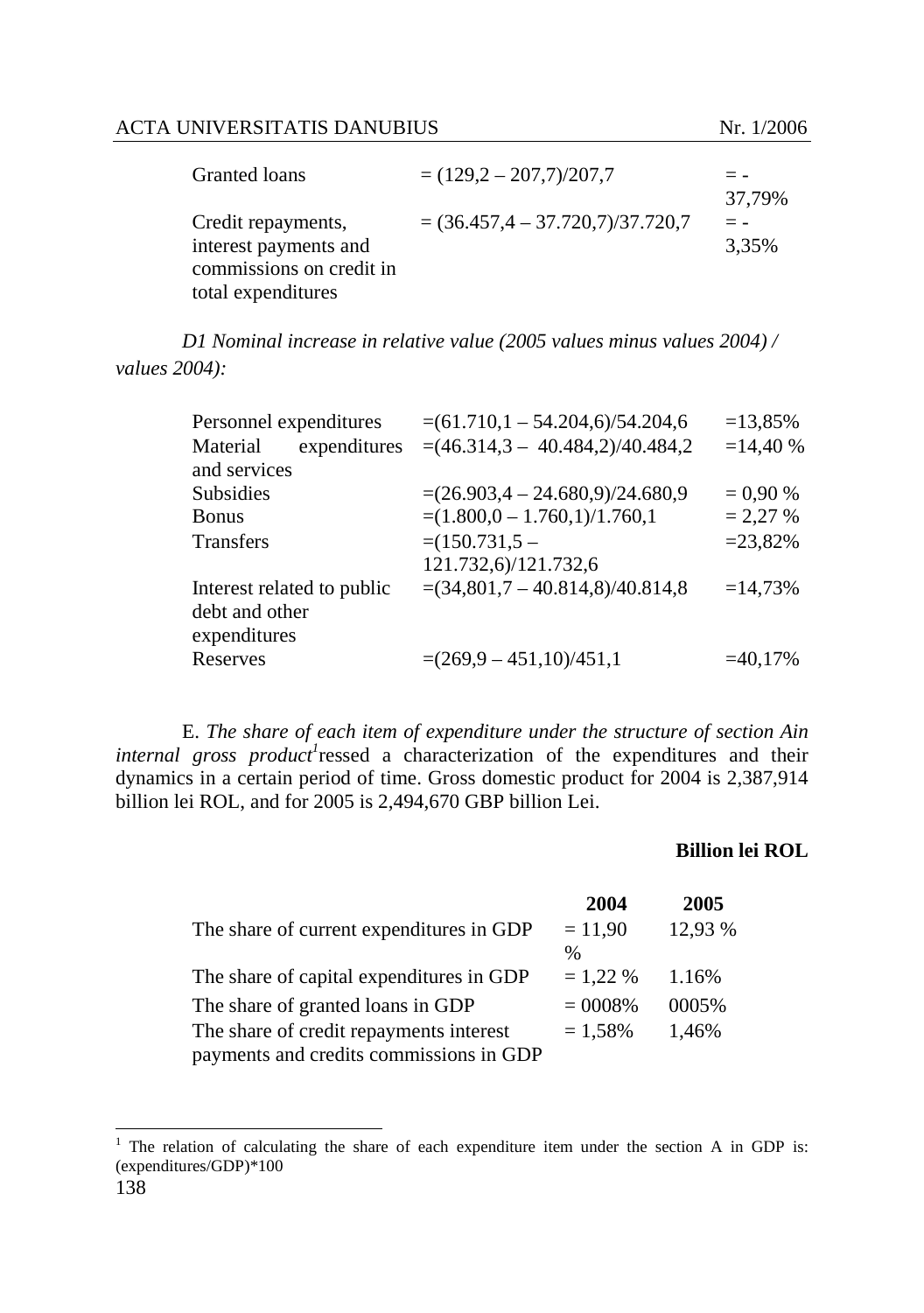

E1. The share of each item of expenditure under the section

# **Billion lei ROL**

|                                                           | 2004     | 2005  |
|-----------------------------------------------------------|----------|-------|
| The share of personnel expenditures in GDP                | 2,27%    | 2,47% |
| The share of material expenditures and services           | 1,70%    | 1,86% |
| in GDP                                                    |          |       |
| The share of expenditures for subsidies in                | 1.03%    | 1,08% |
| current expenditures in GDP                               |          |       |
| The share of expenditures for bonus in current            | $0.07\%$ | 0.07% |
| expenditures in GDP                                       |          |       |
| The share transfers in current expenditures in 5,09%      |          | 6,04% |
| <b>GDP</b>                                                |          |       |
| The share of interests related to public debt in $1,71\%$ |          | 1,40% |
| <b>GDP</b>                                                |          |       |
| The share of reserves in GDP                              | 0.02%    | 0,01% |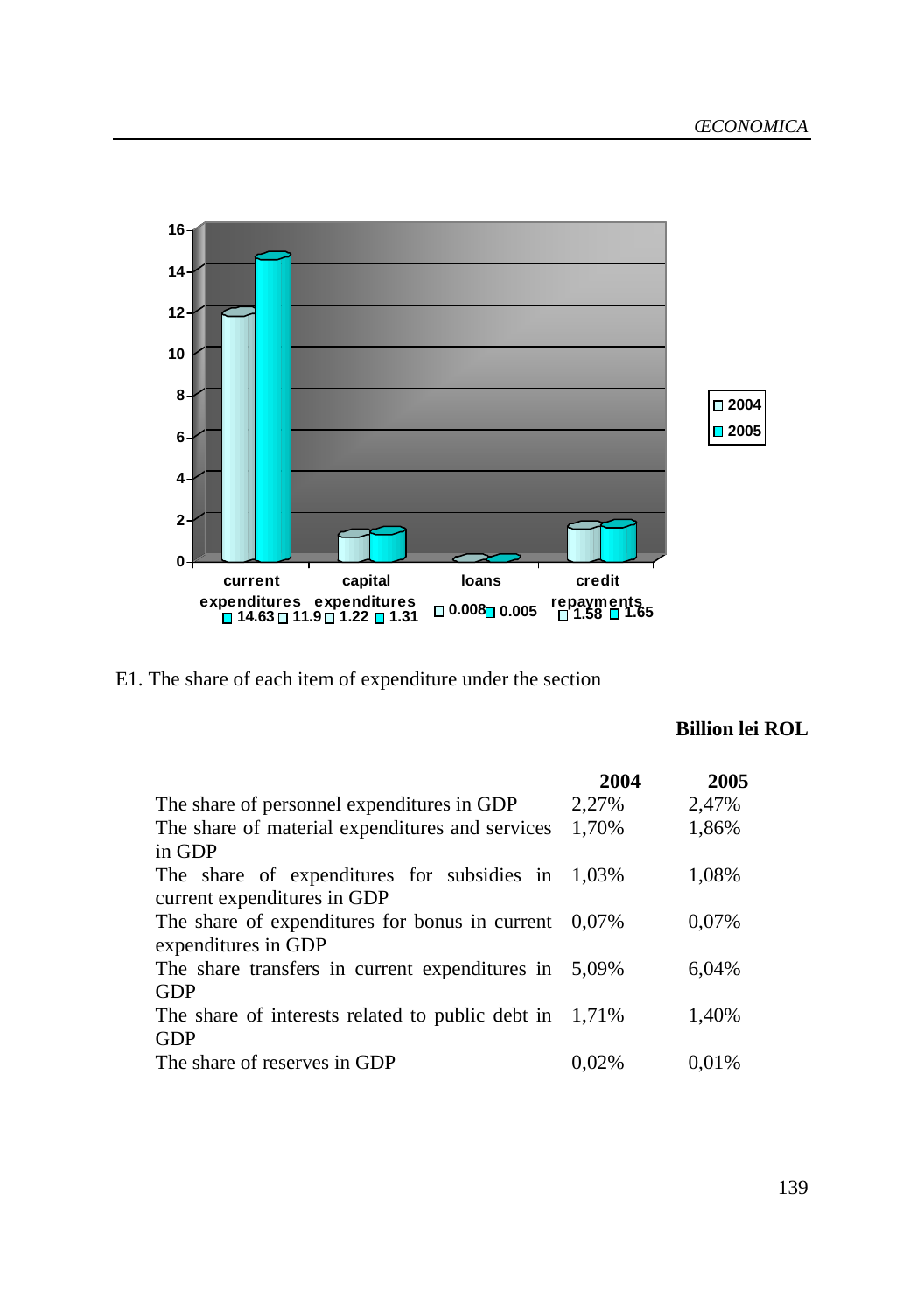*F. The elasticity of expenditures compared to GDP* 

*F.1. The elasticity of total expenditures compared to GDP* 

- a) Total expenditures  $2005 -$  total expenditures  $2004 = 387.955, 2 351.291, 8$  $= 0.095$ Total expenditures 2005387.955,2
- b) GDP  $2005 GDP 2004 = 2.494.670 2.387.914 = 0.043$ GDP 2005 2.494.670

*F.2 The variability of the current expenditure compared to GDP* 

a) Current expenditures  $2005$  – Current expenditures  $2004 = 322.530,9$  –  $284.128,2 = 0,119$ 

Current expenditure 2005 322.530,9

- b) GDP  $2005 GDP 2004 = 2.494.670 2.387.914 = 0.043$ GDP 2005 2.494.670
- d) 0,119 / 0,043 = 2,767 there is the tendency of using in a great extent the GDP for financing the current expenditures

c)  $0,095 / 0,043 = 2,209$  there is the tendency of using in a great extent the GDP for financing the total expenditures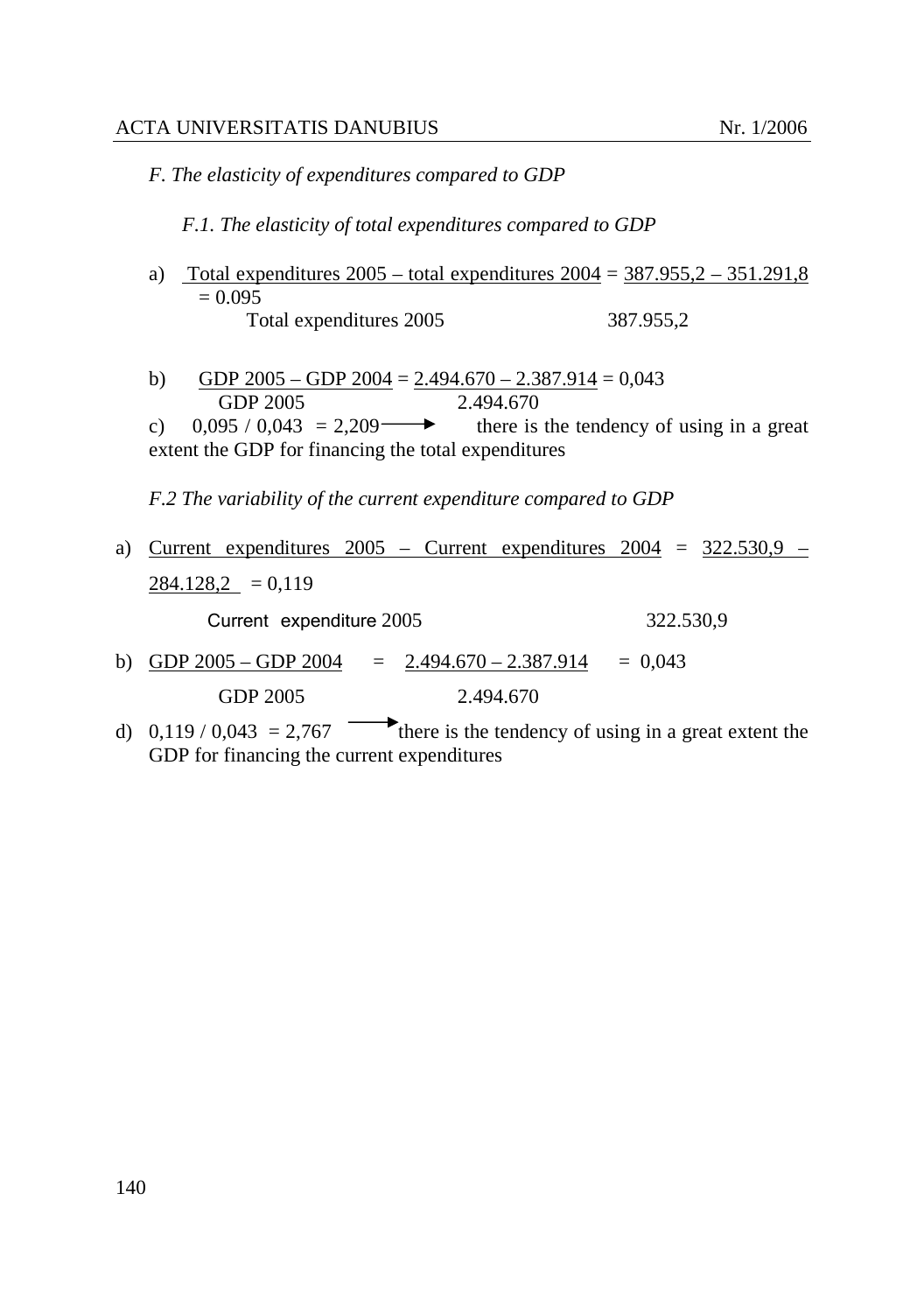

*F.3 The variability of the capital expenditure compared to GDP* 

| a) | Capital expenditure $2005 -$ Capital expenditure $2004 =$ | $28.837,7 - 29.235,2$     |                                              |
|----|-----------------------------------------------------------|---------------------------|----------------------------------------------|
|    | $=-0.014$                                                 |                           |                                              |
|    | Capital expenditure 2005                                  |                           | 28.837,2                                     |
| b) | GDP $2005 - GDP 2004$                                     | $= 2.494.670 - 2.387.914$ | $= 0.043$                                    |
|    | GDP 2005                                                  | 2.494.670                 |                                              |
|    | c) $-0.014 / 0.043 = -0.326$                              |                           | it expresses the tendency of restraining the |
|    | proportion of capital expenditures in GDP                 |                           |                                              |

*F.4. The variability of granted loans compared to GDP* 

a) Granted loans  $2005 -$  granted loans  $2004 = 129,2 - 207,7 = -0,607$ Granted loans 2005 129,2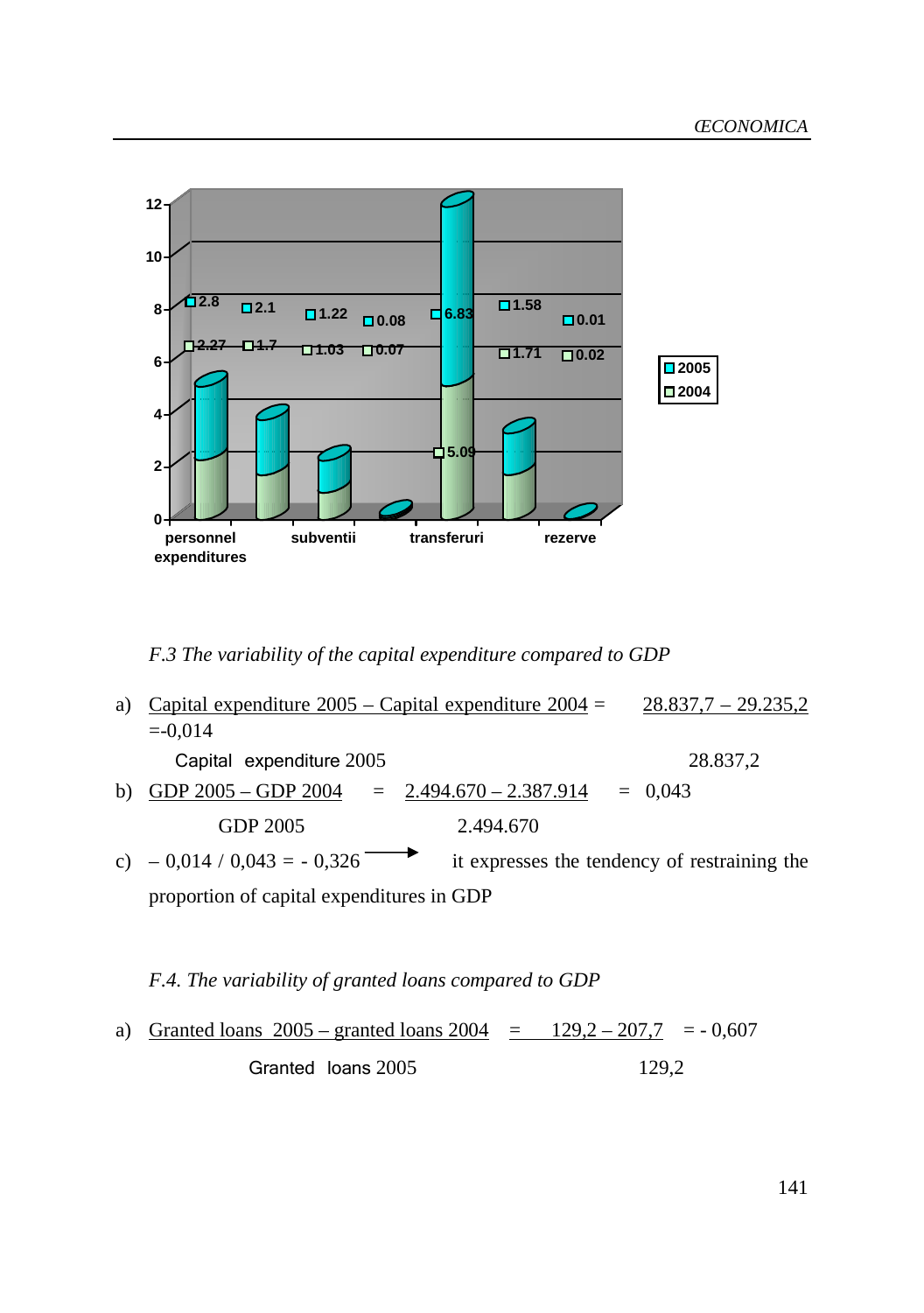- b) GDP  $2005 GDP 2004 = 2.494.670 2.387.914 = 0.043$ GDP 2005 2.494.670
- c)  $-0.607 / 0.043 = -14.116$   $\longrightarrow$  it expresses the tendency of restraining the proportion of granted loans in GDP

*F.5. The variability of credit repayments, interest payments, commissions to credits compared to GDP* 

a) Credit repayments 2005 - Credit repayments  $2004 = 36.457,4 - 37.400,2 = -$ 0,026

|           | Credit repayments 2005                                   |  |           | 36.457.4                                                                              |
|-----------|----------------------------------------------------------|--|-----------|---------------------------------------------------------------------------------------|
|           | b) GDP $2005 - GDP 2004 = 2.494.670 - 2.387.914 = 0,043$ |  |           |                                                                                       |
|           | GDP 2005                                                 |  | 2.494.670 |                                                                                       |
| $\lambda$ | 0.02510.0420                                             |  |           | $\mathbf{1}$ . The company of the state of the state of $\mathbf{C}$ and $\mathbf{C}$ |

c)  $-0.026 / 0.043 = -0.604$  it expresses the tendency of restraining the proportion of credit repayments, interest payments, commissions to credits in GDP

# **The correspondence between the growth of public spending and growth of gross domestic product<sup>1</sup>**

**(387.955,2/351.291,8) / (2.494.670 / 2.387.914) = 1,104 / 1,045 = 1,056** 

it shows that gross domestic product has increased more slowly compared to expenditure, but at the same time, increased expenditure leads to an increase in GDP, depending on the value of the coefficient of the multiplication<sup>2</sup>. Obtaining such a result implies that fiscal pressure should not increase, because it diminishes the disposable income of private individuals who carry out the allocation between consumption and investment. So, expenditures exercise an effect maximum multiplier effect, when they are financed the budgetary deficit.

l

<sup>&</sup>lt;sup>1</sup> Relationship of calculation is: (expenditure in 2005 / 2004 expenditure year) / (GDP year 2005 / GDP year 2004).<br><sup>2</sup> The concept of a multiplier designates the effect of a exogenous variable (tax, unemployment,

expenditure) on an endogenous variable (national income, GDP, disposable income, savings, investments)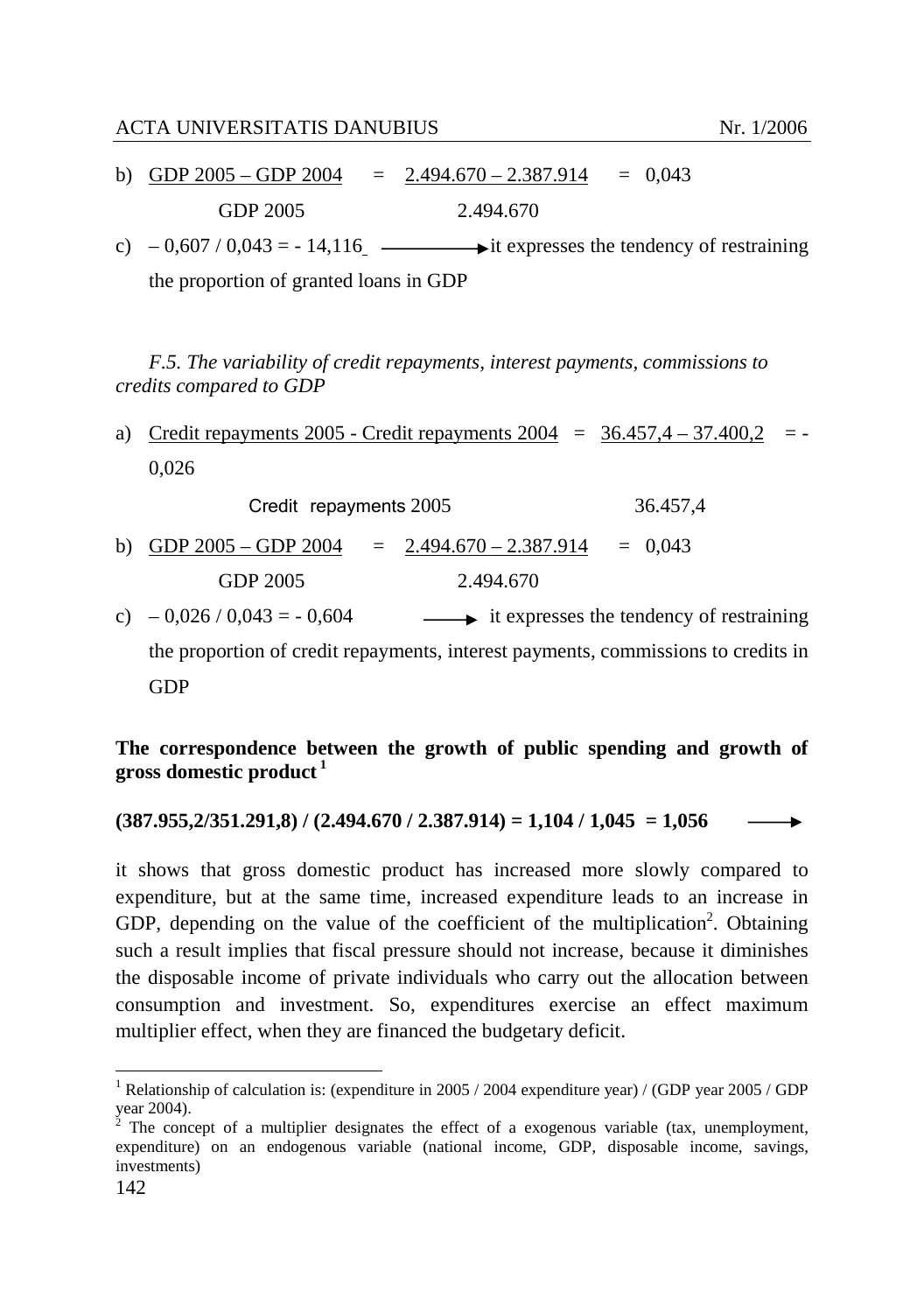# **4. The conclusions regarding the characteristics of expenditures for the analyzed period**

- a) Personnel expenditures are increasing in 2005 with 7505.5 billion ROL; this growth is determined mainly by:
	- Full ensuring funding necessary for the payment of salaries of budgetary staff as a result of salary increases for all categories of budgetary personnel starting with 1 January 2005;
	- Court resolution that grants the wage differences to the authorities;
	- Elimination of reduction by two percentage points of the social security contributions share.
- b) Expenditures for materials and services are increasing comparing with 2005. The growth of these expenditures is influenced mostly by the:
	- Providing medicines and medical services (5075.7 billion lei);
	- To increase tariffs for the use of broadcasting stations and video and sound circuit to the Romanian Society for Broadcasting and Romanian Television Society (450.0 billion).
- c) Interest payments on public debt in 2005 with a share of 1.58% of gross domestic product going less by 0.13 percentage points to the year 2004 .The decreasing tendency of the expenditures with its interest related to public debt will continue; there are factors that influence favourably:
	- The decline in interest rates on the interbank market with the consolidation of the disinflation process;
	- Using since 2000 the revenues from privatization and the recovery of non-performant banking assets for the redemption of state titles;
	- Extension of the maturity curve of financing and refinancing instruments of government internal debt which will reduce the monthly volume of refinanced titles;
	- Reducing granted loans.
- d) The expenditures with loans diminish; this reduction represents, mainly, influences in reducing the exchange rate leu/euro comparing with the one planed for 2005 budget, and also a resizing them depending on the progress of external loan agreements. The most significant reductions are located: ensuring the compliance of the commitments made by Romania in the process of accession to the European Union, the implementation of new fiscal measures adopted recently, the correlation of the general consolidated budget deficit with other macroeconomic parameters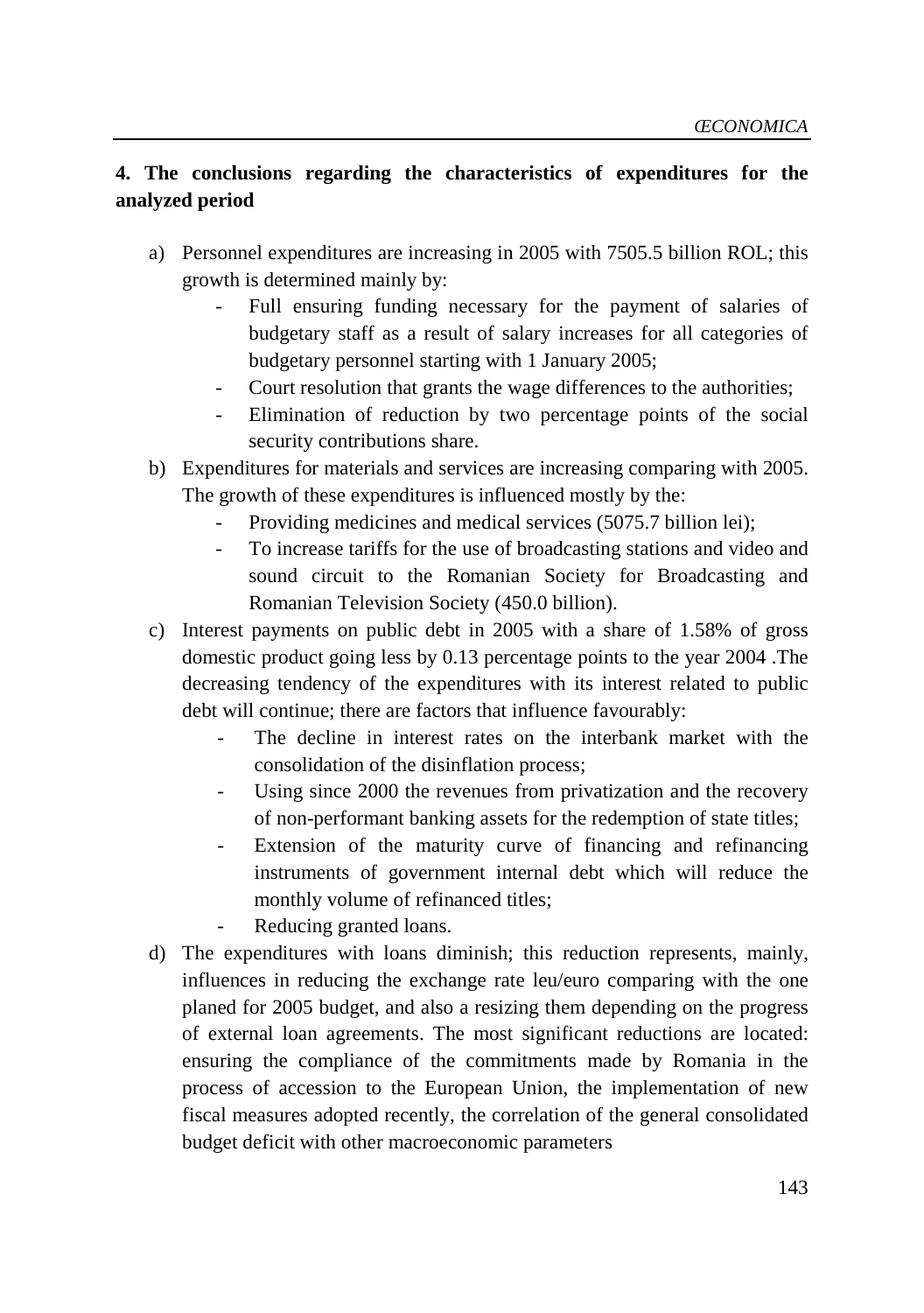- e) The subventions, the bonus and the transfers continue to hold the largest share of the gross domestic product, and 8.13% in 2005, going up by 1.94 percentage points comparing with 2004, due to social transfers. The increasing transfers are determined on the one hand, as **supplementing** for providing necessary funds:
	- recalculation of pensions (5426.3 billion lei);
	- full payments of farmers and military pensions, allowances and other entitlements for revolutionaries (5300.5 billion lei);
	- indexing allowances for children (514.2 billion lei);

On the other hand, as **reducing** by resizing the nature of these expenditures as a result of estimating the reduction of exchange rate compared to that used in elaborating the 2005 budget;

f) Capital expenditures for 2005 are 28837.7 billion lei diminished compared to 2004, with 397.5 billion lei, in circumstances where the capital expenditures is part of other expenditures of the general consolidated budget (transfers, loans, own revenues, external non-refundable funds).

# **5.Budget policy - debates<sup>1</sup>**

The public expenditures are instruments used in the budgetary policy. They are targeted for implementing the decisions of the members of society. The used budgetary policy instruments are diverse. They serve to purchases of goods and services by institutions which implement state policy or subventions granting, perform social services, etc.; all have the mission of orienting, at the microeconomic level, those that benefit from budget appropriations adopted by budget laws, in order to provide the necessary and efficient public services, in accordance with the general interest of society. The efficiency and effectiveness of budget expenditures encompasses the modern methods of sizing expenditures as project and choosing the optimal variants.

The stress on quantity, quality and efficiency of public expenditures may be found also in the budgetary strategy, finalized in budgets – the multiannual program. They design and pursue the implementation (including the stipulations allocated

l <sup>1</sup> The source: The press conference in November – December 2004 and 2005 presented by Calin Popescu Tăriceanu, Vladescu, Ionut Popescu.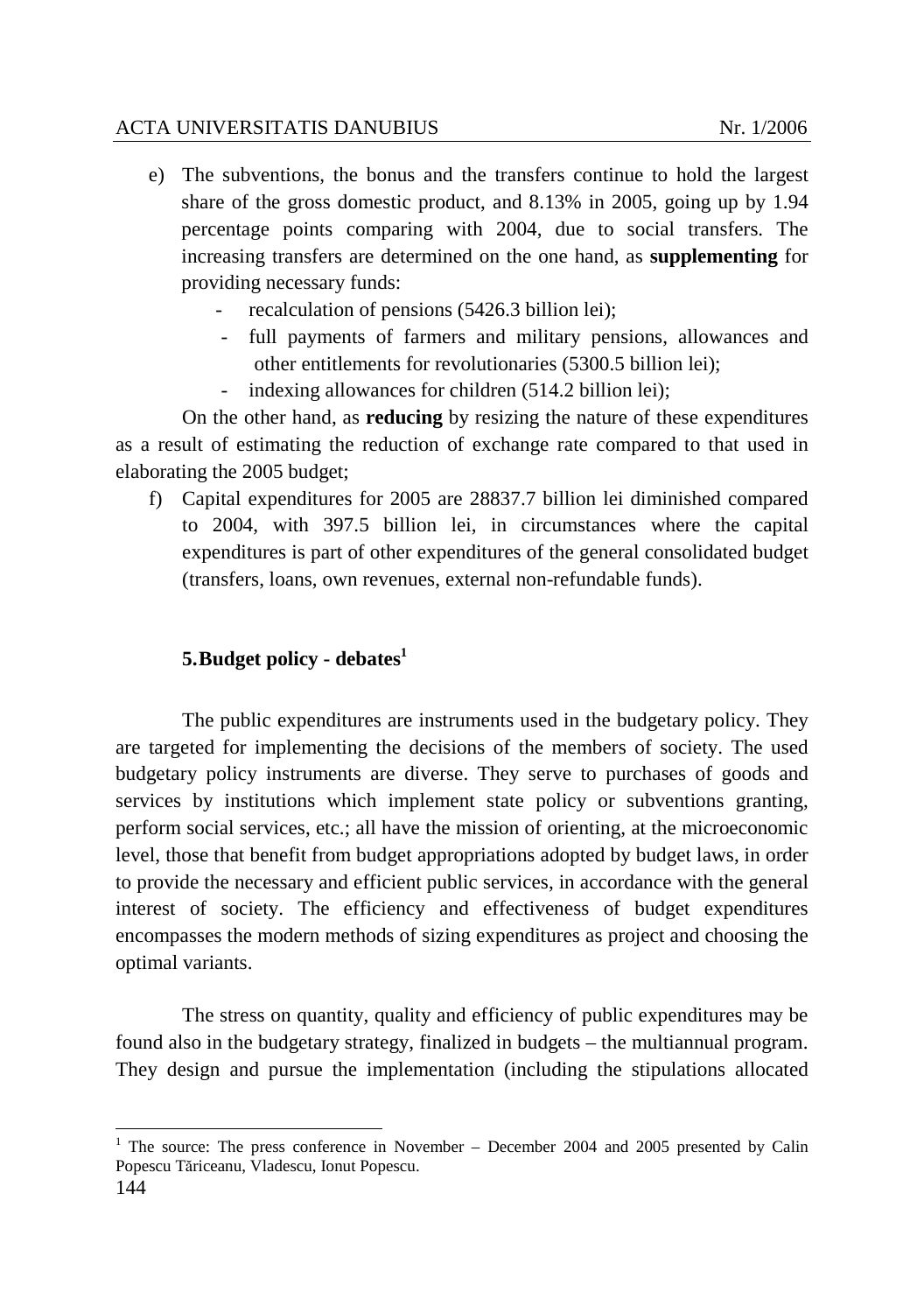annually in the budgetary law), the observing the sustainable development implementation of the vision in the short term, with the medium and long term.

Budgetary policy for 2004 was based on the addressability of the obligatory social expenditures, protecting the priority expenditures and reducing the nonessential expenditure, which will allow **improving the stability policy of expenditures and, consequently, the effectiveness of budgetary allocations.** 

**The objectives of budgetary policy** aim the following:

- **maintaining the budget deficit at a reduced level**, funded with non-inflationist estimated at 3.0% of gross domestic product;
- **improving the prioritization of public expenditures and a reconsideration of social policy** by providing social protection based on measures focused on the level of the population categories which are most disadvantaged;
- **the continuous adjustment of budgetary expenditure to real possibilities of accumulating the budget revenues** and achieving a budgetary stability;
- continuation of the budgetary programming by substantiating budget and the allocation of public funds based on programs; the programs will be targeted in priority sectors of the economy and they will contain performance goals clearly defined, with a clear positive impact on economic growth and improving the living standards of the population.

Romania has registered a strong economic growth, a deepening of the current account deficit and a slowing of the process of disinflation. The fiscal procyclical policy, combined with the development of policy wages of public sector has widened the existing macroeconomic imbalances. Real GDP growth was 8.3% in 2004, reducing to 4.9% in the first half of 2005 as a result of the negative impact of flooding and a slowing rate of growth of exports.

The inflation at the end of the year fell to 9.3% in 2004 on the rapid appreciation of the national currency, but stalled in 2005 due to the increase of administered prices, international prices of energy and real wage growth by more than 13%.

Wage increases recorded during the pre-election in 2004 and they have continued in 2005, while wage increases in the private sector were generally correlated with productivity.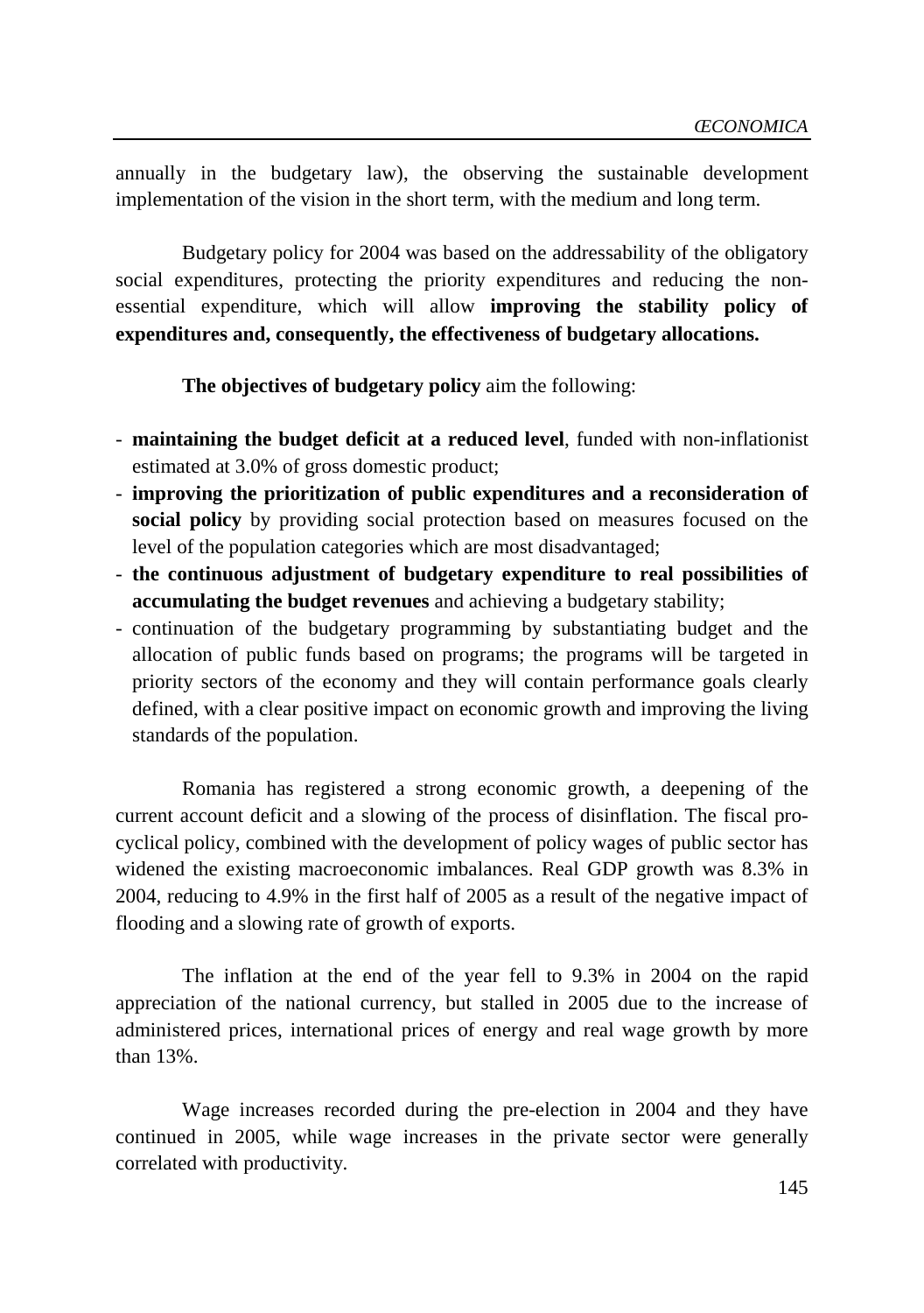The degree of employment with the legal age of employment has increased by 0.4% in 2004 and the rate of employment remained at 57.7%. Unemployment rate rose from 6.8% in 2003 to 7.1% in 2004, but during 2004 it was registered a gradual decrease, reaching in the first quarter of 2005 to 5.6%.

The mix the policy has become less prudent, especially in terms of reducing taxes and strong wage growth.

Total expenditures exceeded the original budget for 2004, particularly due to salary expenditures and other current expenditures, which were higher than those set by the budget. The pre-election expenditures were in the form of important increases in pensions and wages in the public sectors, which together with a considerable increase in the minimum wage have been added the wage costs, which were already very high. Real wages have increased by more than 10% in 2004 and 13.4% in first 8 months of 2005.

A major fiscal reform was implemented in January 2005, consisting of a significant reduction of profit tax from 25% to 16% and the introduction of unique quota of income tax of 16%. Improving the tax collection, broadening the base of taxation and restrictive expenditure policy aimed at offsetting the reduction in budgetary revenue as a result of these tax reductions. The reform can contribute to increasing private investment and employment in the formal sector in the medium term. However, it generates concerns by the tendency to be pro-cyclical, aggravating the existing imbalances, and the risks that cause a decline at the already reduced level of the revenue / GDP. The measures to increase revenue and reduce expenditures decided in May and June 2005 were aimed at limiting the adverse effects, but the prudence regarding the wage policy from the public sector and the expenditure policy that has not been applied as it had been announced. There was done a budgetary consolidation although limited in the context of strong economic growth, and the public finances are fragile in Romania in reducing growth. With the possible adverse effect of fiscal reform on the revenue budget, this represents a concern regarding the fiscal position of Romania's accession to the EU. The need for budgetary financing for supporting the process of real convergence and preparation for the accession to the EU stresses, also the need to increase the budgetary revenues, in particular by improving the collection, broadening the tax base or increase the indirect taxes, and the better prioritization of expenditures in order to ensure that Romania will be ready to become a EU member.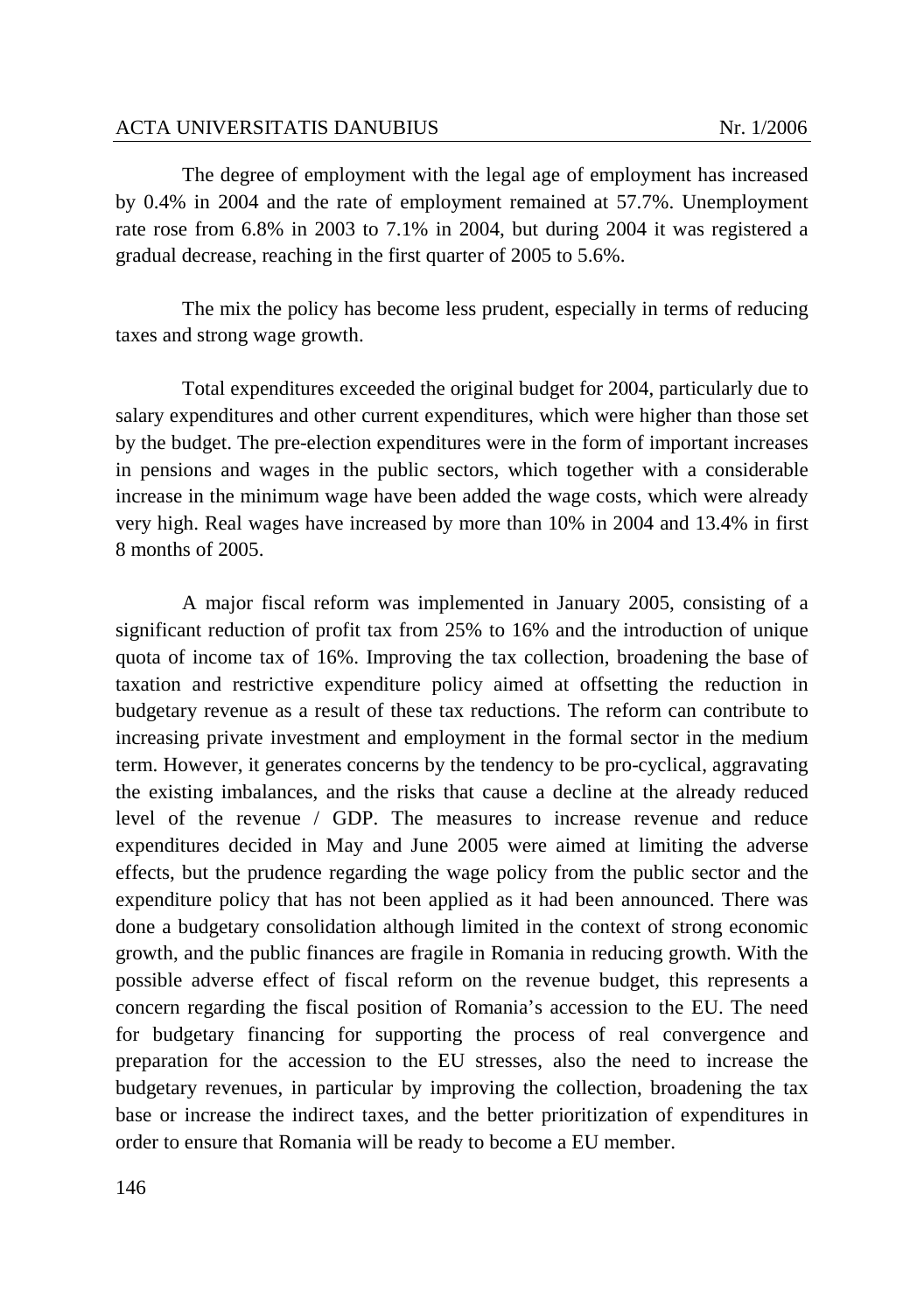In its periodic report it was noted that **fiscal sustainability** should be strengthened by advancing the expenditure reform and further improving income tax compliance.

*There has been recorded progress regarding the compliance in paying taxes, but the accumulation of new arrears was not stopped. You can not notice any progress in the reform of expenditure*. As part of efforts to strengthen the budgetary framework, the public finance law has been applied to elaborate the multi-annual budgets, establishing limits on budget spending for budgetary agencies and the use of budget reserve funds. These efforts were completed by continuing the process of fiscal decentralization, which increased the fiscal autonomy of local authorities regarding the allocation of revenues and expenditures, but without the simultaneous strengthening of mechanisms for control of local public finances. Romania has not set up so far medium-term expenditure in order to support the reallocation of public spending to human capital, infrastructure and administrative capacity. The public investment increased to 3.5% of GDP in 2004, but the expenses investments were limited in 2005 in an attempt to counterbalance the negative impact on the budget, exercised by the increased wages in the public sector.

For the reduction of transfers from the EU, efforts have been made in improving the growth of EU funds absorption, including through the use of incentive pay for the retention and attraction of qualified staff. The education was a priority area for spending, additional resources being provided. Caused by a fragile public pension system from the financing point of view, which is affected also by the considerable increase of pensions in 2004 for a large number of pensioners, Romania has decided to continue with the implementation of the second pillar, while limited measures have been taken to counter the pressure of increasing costs of health system. To ensure both the consistency over time and that the public finances will contribute increasingly more to increase of growth potential of the economy; there was necessary a stronger link between the budgetary implementation and a global strategy for reallocating of budgetary expenditure, including a more active role for the multi-annual budgetary framework.

The pro-cyclical effect of the reform of taxation and of wage policy in the public sector is responsible for this and they are not in line with the call in 2004 for a mix of prudent policy. Priority should be given to restoring a prudent fiscal policy, in particular implementing additional measures to permanently strengthen the